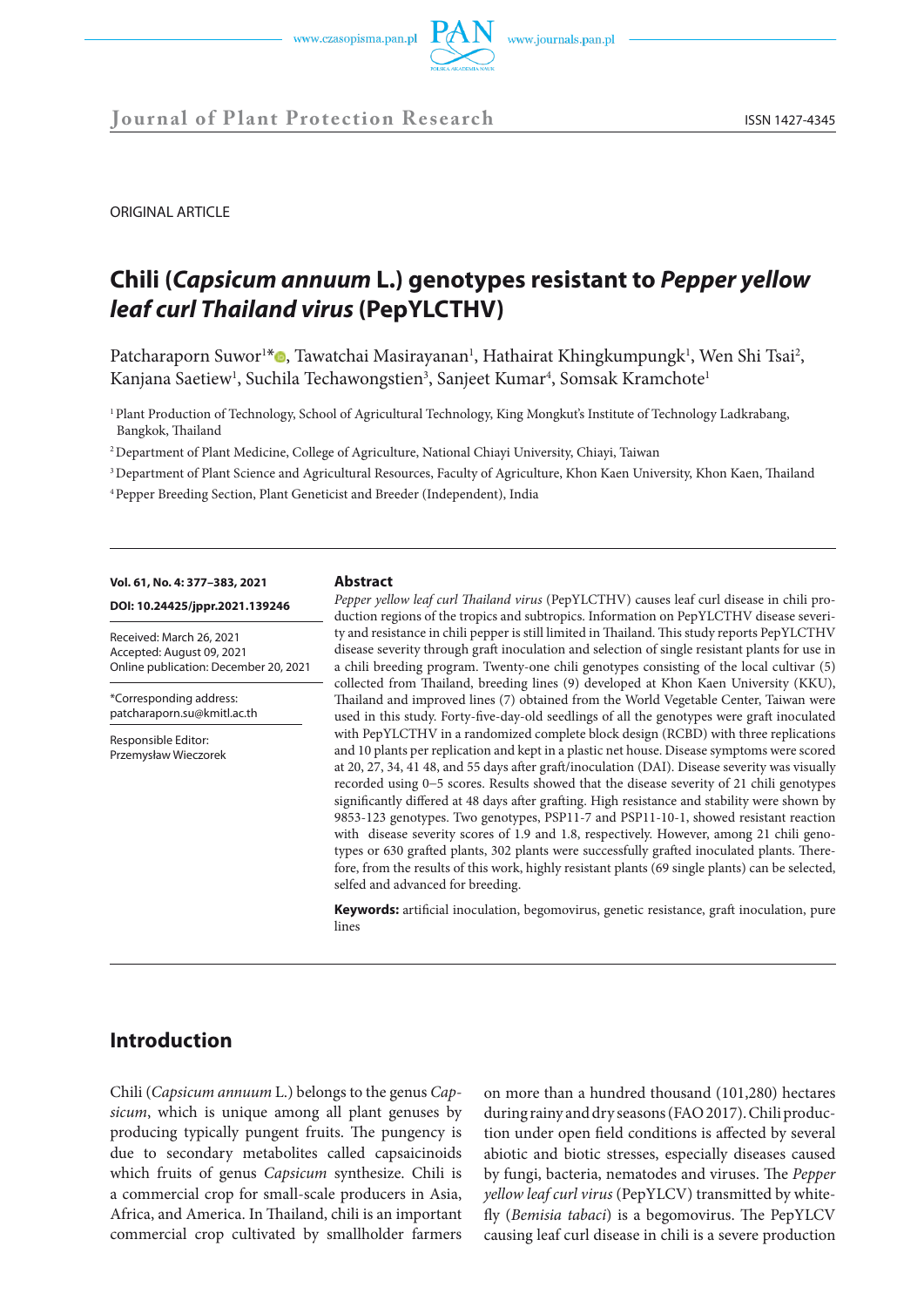constraint of peppers (hot and sweet) in tropical and sub-tropical regions (Tsai *et al*. 2006; Sakata *et al*. 2008; Shih *et al*. 2010; Tsai *et al*. 2011; Chiemsombat *et al*. 2018). In Thailand, during the dry season, leaf curl disease is the primary production constraint, and the disease incidence can reach up to 100% (Fig. 1) when virus infection starts at seedling or early plant growth stages. The management of this disease through host plant resistance remains a cost-effective, safe environmental, and human health strategy. In Thailand, begomovirus resistant traits have become mandatory for the formal release of chili varieties ("must-have trait"). Hence, the development of PepYLCV-resistance breeding in Thailand has become a priority.

Among different species of PepYLCV, *Pepper yellow leaf curl Kanchanaburi virus* (PepYLCKaV) and *Pepper yellow leaf curl Thailand virus* (PepYLCTHV) are the most prevalent, aggressive and problematic in Thailand (Chiemsombat *et al.* 2018). PepYLCV resistance breeding has been challenging mainly because of the lack of resistant germplasm against specific virus species (Barchenger *et al*. 2019). PepYLCV resistant sources have been identified and reported from India (Kumar *et al.* 2006; Kumar *et al*. 2011; Rai *et al*. 2014) and, most recently, from Taiwan (Barchenger *et al.* 2019). The Khon Kaen University (KKU), Khon Kaen, Thailand, also screened a few chili germplasms in a net house by releasing viruliferous whitefly harboring PepYLCTHV. Four resistant genotypes were identified (Sangsotkaew *et al.* 2018). However, the screening results based on viruliferous whitefly release (free choice) might have been influenced by the preference or non-preference of whiteflies for specific genotypes. Thus, it could not explain the resistance mechanism (antixenosis vs. antibiosis) in the identified resistant genotypes. Hence, we screened a set of potential PepYLCTHV resistant genotypes through the graft inoculation method. The results have been discussed in terms of their possible utilization to develop a resistance breeding program.

# **Materials and Methods**

### **Plant materials**

Twenty-one chili genotypes were purified by two successive generations of selfing in 2017 and 2018, and selfed genotypes were screened against PepYLCTHV isolate of the virus along with resistance (9853-123) and susceptible (KM-P13001-4) checks (Table 2). The screening experiment was conducted in a greenhouse from April to August 2019 at the Faculty of Agricultural Technology, King Mongkut's Institute of Technology Ladkrabang, Bangkok, Thailand.

### **Inoculation and disease evaluation**

A highly virulent and purified PepYLCTHV collected from Kasetsart University (Kamphaeng Saen Campus, Nakorn Pathom), Thailand, was maintained on plants of a susceptible line (KM-P13001-4) and used in this study. The seeds of all the genotypes were sown in a peat moss plastic tray with 104 holds, and 45-day-old seedlings were transplanted into plastic plots size 19 cm diameter, 14 cm height. Seven days after transplanting into the pots, seedlings were grafted with an infected branch of KM-P13001-4 harboring PepYLCTHV isolate. Each grafted seedling was covered with a plastic bag to maintain the moisture and room temperature for 20 days or until a new shoot appeared. For each genotype, 30 seedlings were grafted, and the experiment was designed as a randomized complete block design (RCBD) with three replications and 10 plants per genotype. The disease severity was scored at 20, 27, 34, 41, 48, and 55 days after graft inoculation (DAI) as six severity score levels 0-5 (Table 3; Fig. 2). Each week the means of disease severity were analyzed by using Statistic 8 (V.2) developed by the United States Department of Agriculture (USDA) Natural Resources Conservation Service (NRCS).

**Table 1.** Reports of artificial inoculation against begomovirus

| Name of virus                                                                                                | Inoculation method                     | Resistant genotype                               | Reference               |  |
|--------------------------------------------------------------------------------------------------------------|----------------------------------------|--------------------------------------------------|-------------------------|--|
| Chili leaf curl virus (ChiLCV)                                                                               | graft inoculation                      | GKC-29, BS-35, EC-497636                         | Kumar et al. 2006       |  |
| Mixed of pepper huasteco yellow vein virus<br>geminivirus (PHYVV) and pepper golden<br>mosaic virus (PepGMV) | graft inoculation                      | BG-3821                                          | Anaya-Lopez et al. 2003 |  |
| Chili leaf curl virus (ChiLCV)                                                                               | graft inoculation                      | Puri Red and Puri Orange<br>varieties            | Mishra et al. 1963      |  |
| Pepper leaf curl Thailand virus (PepYLCTHV)                                                                  | viruliferous whiteflies<br>inoculation | 9852-123                                         | Barchenger et al. 2019  |  |
| Pepper leaf curl Thailand virus (PepYLCTHV)                                                                  | viruliferous whiteflies<br>inoculation | Perennial HDV, PSP-11, KR-B /<br>NP-46-A, PBC145 | Sangsotkaew et al. 2018 |  |
| Chilli leaf curl virus (ChiLCV)                                                                              | viruliferous whiteflies<br>inoculation | Pusa Jwala, Surya Mukhi,<br>Loungi               | Kumar et al. 1999       |  |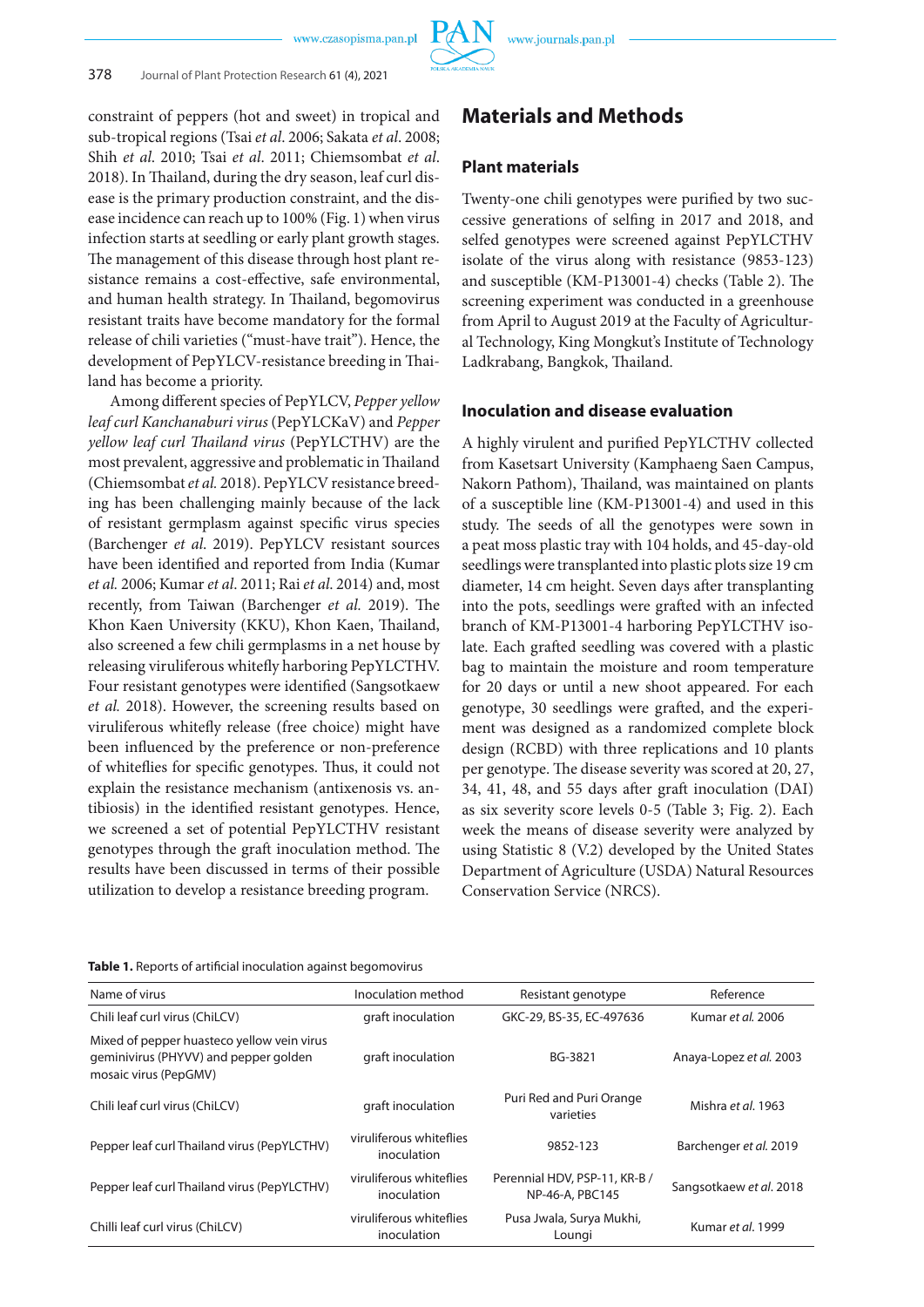



**Fig. 1.** The severity (100%) of begomovirus in chili pepper production fields in Kanchanaburi Province of Thailand: A – the begomovirus infected plants, B – the healthy plants

**Table 2.** Chili genotypes used for screening against *Pepper yellow leaf curl Thailand virus* (PepYLCTHV)

| S.N. | Genotype    | Type*   | Source    | S.N. | Genotype     | Type*     | Source     |
|------|-------------|---------|-----------|------|--------------|-----------|------------|
|      | PP0237-7508 | IL      | WorldVeg  | 12   | Yodsonkem 80 | LC-T      | <b>KKU</b> |
| 2    | PP0437-7510 | IL      | WorldVeg  | 13   | KM-P13001-4  | IL $(SC)$ | <b>KKU</b> |
| 3    | PP0537-7504 | IL      | WorldVeg  | 14   | PSP11-3      | IL        | <b>KKU</b> |
| 4    | PP9955-15   | IL      | WorldVeg  | 15   | PSP11-4      | IL        | <b>KKU</b> |
| 5    | PP0537-7559 | IL      | WorldVeg  | 16   | PSP11-7      | IL        | <b>KKU</b> |
| 6    | PP0537-7541 | IL      | WorldVeg  | 17   | PSP11-8-1    | IL        | <b>KKU</b> |
| 7    | 9853-123    | IL (RC) | WorldVeg  | 18   | PSP11-8-2    | IL        | <b>KKU</b> |
| 8    | Huareua-7   | LC-T    | Srisaket  | 19   | PSP11-10-1   | IL        | <b>KKU</b> |
| 9    | Huareua-12  | LC-T    | Srisaket  | 20   | PSP11-10-2   | IL        | <b>KKU</b> |
| 10   | Kaekdum     | $LC-T$  | Supanburi | 21   | PSP11-11     | IL        | <b>KKU</b> |
| 11   | Hromsuphan  | $LC-T$  | Supanburi |      |              |           |            |

\*RC = resistant check; SC = susceptible check; IL = improved line; LC = local cultivar from Thailand; WorldVeg = World Vegetable Center, Taiwan; KKU = Khon Kaen University (KKU), Thailand

**Table 3.** Disease severity score and disease response symptom description and disease response

| Score | Symptom                                                                                 | Disease response |
|-------|-----------------------------------------------------------------------------------------|------------------|
| 0     | No visible symptoms on leaves                                                           | <b>HR</b>        |
|       | 0-5% curling and clearing of upper leaves                                               | R                |
| 2     | 6–25% curling and clearing of leaves, and swelling of veins                             | <b>MR</b>        |
| 3     | 26–50% curling, puckering and yellowing of leaves and swelling of veins                 | MS               |
| 4     | 51–75% leaf curling and stunted plant growth and blistering of internodes               |                  |
|       | more than 75% curling and deformed small leaves, stunted plant growth without flowering | HS               |

Source: Adapted from Kumar *et al*. (2006)

HR = highly resistant, R = resistant, MR = moderately resistant, MS = moderately susceptible, S = susceptible, HS = highly susceptible

#### **Verification of viral genome**

At 55 DAI, 302 plants, which had successful grafting were examined for the presence or absence of the PepYLCTHV genome using begomovirus universal primers (Tsai *et al*. 2011) (Table 4). Total DNA was extracted from the young leaves. The polymerase

chain reaction (PCR) was performed in a 40 μl reaction mixture containing 10 μl genomic DNA, 0.20 µl of Taq DNA polymerase, 5 µl of  $10\times$  PCR buffer, 4 µl of 10 mM dNTPs, 2.5 µl of 50 mM  $MgCl<sub>2</sub>$ , 26.3 µl of  $\rm H_2O$  and 1  $\rm \mu l$  of 10  $\rm \mu M$  of forward and reverse primers. The PCR program was as follows: initial denaturation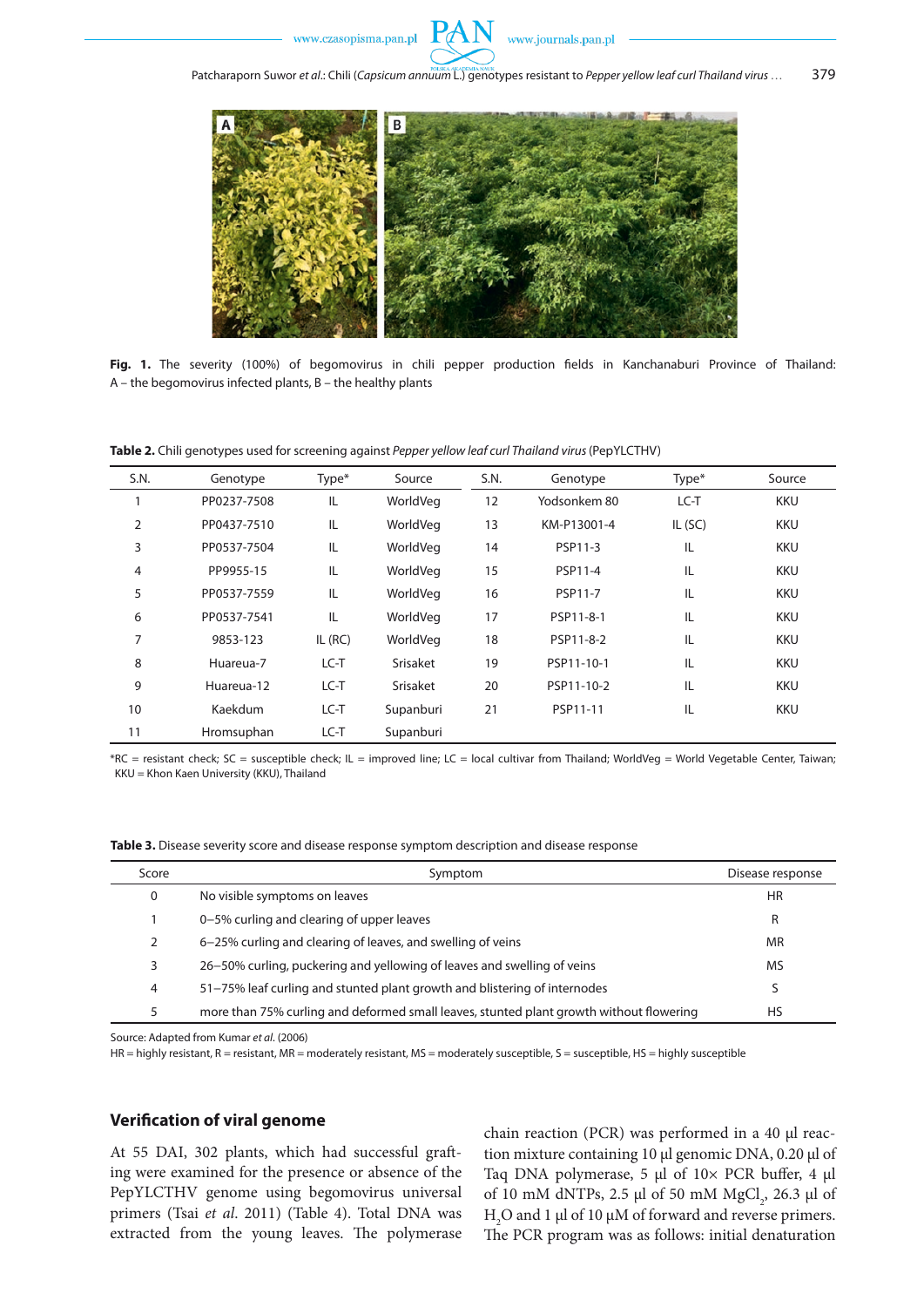

Fig. 2. Pepper yellow leaf curl virus (PepYLCV) scores in chili seedling stage. 1 - HR (highly resistant); 2 - R (resistant); 3 - MR (moderately resistant); 4 – MS (moderately susceptible); 5 – S (susceptible) and 6 – HS (highly susceptible)

**Table 4.** The sequence of universal primers associated with begomovirus

| Marker    | Primer sequence                      | Reference                 |  |  |
|-----------|--------------------------------------|---------------------------|--|--|
| PAL1v1978 | 5'-GCATCTGCAGGCCCACATBGTYTTHCCNGT-3' | Tsai <i>et al.</i> (2011) |  |  |
| PAR1c715H | 5'-GATTCTGCAGTTDATRTTHTCRTCCATCCA-3' | Tsai et al. (2011)        |  |  |

at 94°C for 1 min; 30 cycles of amplification each consisting of 94°C for 30 s, 55°C for 30 s, and 72°C for 80 s; and a final extension period at 72°C for 10 min (Tsai *et al*. 2011). The PCR products were electrophoresed on 1.2% agarose gel, stained with ethidium bromide (5.0 g · 100 ml<sup>−</sup><sup>1</sup> ) and visualized and documented using Alpha Imager 3,400 gel documentation system (Alpha Innotech, USA).

# **Results and Discussion**

Plants of 21 chili genotypes were successfully screened using a virulent virus isolate of PepYLCTHV from Thailand by graft inoculation. Susceptible chili pepper genotypes in response to PepYLCTHV showed symptoms at an early date, while the resistant genotypes had no symptoms. However, the disease response was significantly different at 48 and 55 days after inoculation.

#### **Resistance to PepYLCTHV and disease progress**

The experimental plants were evaluated for disease score at six time intervals after graft inoculation and after final evaluation, chili genotypes were categorized into five different groups (Table 5). At 20 days after inoculation/grafting (DAI), all 21 genotypes were asymptomatic (highly resistant) and disease severity ranged from 0 to 0.8 on a 0−5 points rating scale (Table 5). Mild leaf curling symptoms started appearing on 27 DAI. However, at this stage, all genotypes were asymptomatic with the severity score ranging from 0 to 1.9. During the third evaluation (34 DAI), one genotype (9853-123) was highly resistant, while ten and nine chili genotypes showed resistant and moderately resistant responses, respectively (Table 5). After 55 DAI, only one genotype (9853-123) was highly resistant, and four genotypes (PSP11-3, PSP11-7, PSP11-10-1, PSP11-10-2) showed resistant reactions (Table 5, Fig. 3). As expected, 9853-123 did not develop symptoms on young and mature leaves even at 55 DAI. The second group included two resistant genotypes (PSP11-7 and PSP11-10-1) consisting of improved lines from KKU, Thailand. Five genotypes, PP0237-7508, PP0537-7504, Huareua-12, PSP11-3, and PSP11-10-2, were moderately resistant (Table 5). Nine genotypes (PP0437-7510, PP9955-15, PP0537-7541, Huareua-7, Hromsuphan, Yodsonkem 80, PSP11-4, PSP11-8-1, PSP11-11) were recorded as being moderately susceptible. Three genotypes PP0537-7559, Kaekdum, and PSP11-8-2) and one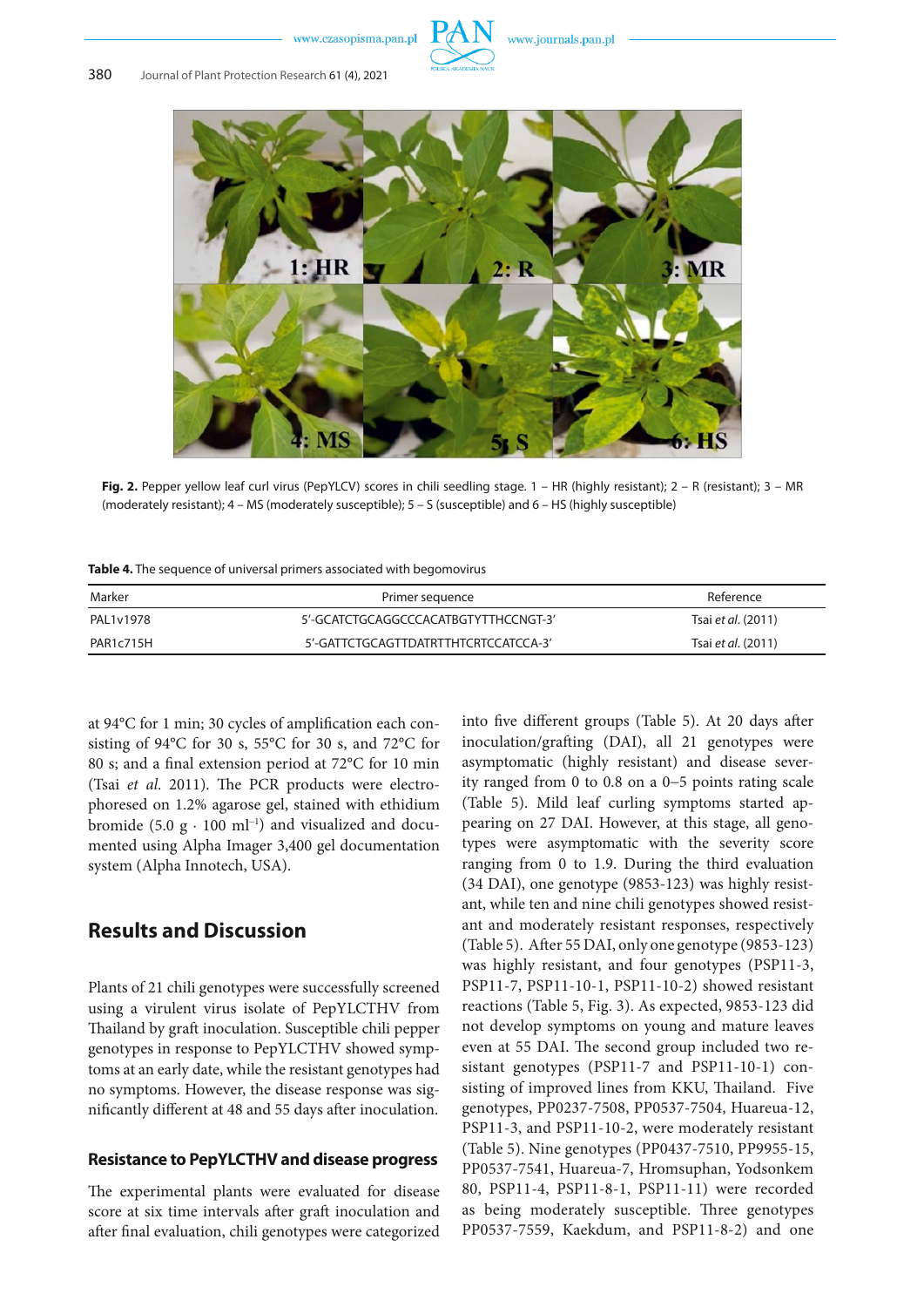www.journals.pan.pl

|               |             | Disease severity |                |                |             |                |               |  |  |
|---------------|-------------|------------------|----------------|----------------|-------------|----------------|---------------|--|--|
| Genotypes     | 20 DAI      | 27 DAI           | 34 DAI         | 41 DAI         | 48 DAI      | <b>55 DAI</b>  | <b>55 DAI</b> |  |  |
| PP0237-7508   | 0.8         | 1.4              | 1.9            | 2.4            | 2.6         | 2.6            | <b>MR</b>     |  |  |
| PP0437-7510   | $\mathbf 0$ | 0.6              | $\overline{2}$ | 2.2            | 3           | 3.2            | <b>MS</b>     |  |  |
| PP0537-7504   | 0.2         | 1.3              | 1.9            | 2.5            | 2.8         | 2.8            | <b>MR</b>     |  |  |
| PP9955-15     | 0.3         | 1.7              | 2.6            | 3.4            | 3.7         | 3.7            | <b>MS</b>     |  |  |
| PP0537-7559   | 0.3         | 1.2              | 2.7            | $\overline{3}$ | 3.8         | $\overline{4}$ | S             |  |  |
| PP0537-7541   | $\mathsf 0$ | 0.9              | 1.7            | 2.2            | 2.9         | 3.1            | <b>MS</b>     |  |  |
| 9853-123 (RC) | $\mathsf 0$ | $\mathbf 0$      | $\mathbf 0$    | $\pmb{0}$      | $\mathbf 0$ | $\mathbf 0$    | <b>HR</b>     |  |  |
| Huareua-7     | $\mathsf 0$ | 1.1              | $\overline{2}$ | 3              | 3.7         | 3.8            | <b>MS</b>     |  |  |
| Huareua-12    | $\pmb{0}$   | 0.9              | 1.6            | 2.4            | 2.6         | 2.7            | <b>MR</b>     |  |  |
| Kaekdum       | 0.5         | 1.9              | 3              | 4              | 4.4         | 4.5            | S             |  |  |
| Hromsuphan    | 0.3         | 1.1              | $\overline{2}$ | 2.7            | 3.3         | 3.3            | <b>MS</b>     |  |  |
| Yodsonkem 80  | 0.2         | 0.5              | 1.9            | 2.4            | 2.7         | 3.1            | <b>MS</b>     |  |  |
| PSP11-4 (SC)  | $\pmb{0}$   | 1.4              | 2.9            | 3.9            | 4.9         | 5              | <b>HS</b>     |  |  |
| PSP11-3       | 0.2         | 0.8              | 1.4            | 1.8            | 2.1         | 2.1            | <b>MR</b>     |  |  |
| PSP11-4       | 0.5         | 1.5              | 2.1            | 2.3            | 3.1         | 3.2            | <b>MS</b>     |  |  |
| PSP11-7       | 0.5         | 0.7              | 1.1            | 1.3            | 1.8         | 1.9            | $\mathsf{R}$  |  |  |
| PSP11-8-1     | $\pmb{0}$   | 1.9              | 2.5            | 3.1            | 3.5         | 3.8            | <b>MS</b>     |  |  |
| PSP11-8-2     | $\mathsf 0$ | 1.4              | 2.9            | 3.6            | 4.5         | 4.5            | S             |  |  |
| PSP11-10-1    | 0.1         | 0.4              | 1.2            | 1.2            | 1.6         | 1.8            | $\mathsf R$   |  |  |
| PSP11-10-2    | 0.2         | 0.9              | 1.4            | 1.8            | 2.3         | 2.3            | <b>MR</b>     |  |  |
| PSP11-11      | $\mathbf 0$ | 0.9              | 1.6            | 2.3            | 3           | 3.2            | <b>MS</b>     |  |  |
| Mean          | 0.2         | 1.07             | 1.92           | 2.45           | 2.97        | 3.08           |               |  |  |
| F-test        | ns          | ns               | ns             | ns             | $***$       | $***$          |               |  |  |

**Table 5.** *Pepper yellow leaf curl Thailand virus* (PepYLCTHV) disease reactions of 21 genotypes at different graft inoculation stages

 $DAI =$  days after inoculation (grafting);  $HR =$  highly resistant,  $HS =$  highly susceptible, R = resistant, MR = moderately resistant, MS = moderately susceptible, S = susceptible; ns = not significant; \*\**p* < 0.01

genotype (KM-P13001-4) were susceptible and highly susceptible, respectively, during the experiments (Table 5, Fig. 4). Among all the genotypes evaluated, only 9853-123, from WorldVeg, Taiwan, had a stable, highly resistant reaction. The plants of genotype PSP11 selected from KKU, Thailand, were segregated into highly



**Fig. 3.** Plants of PSP11: symptomless resistant at 34 DAI with susceptible scion of KM-P130031-4 (A) symptomless, mature fruits (B)



**Fig. 4.** The disease progress curves of five disease response groups at 20, 27, 34, 41, 48, and 55 days after grafting with scion containing PepYLCTHV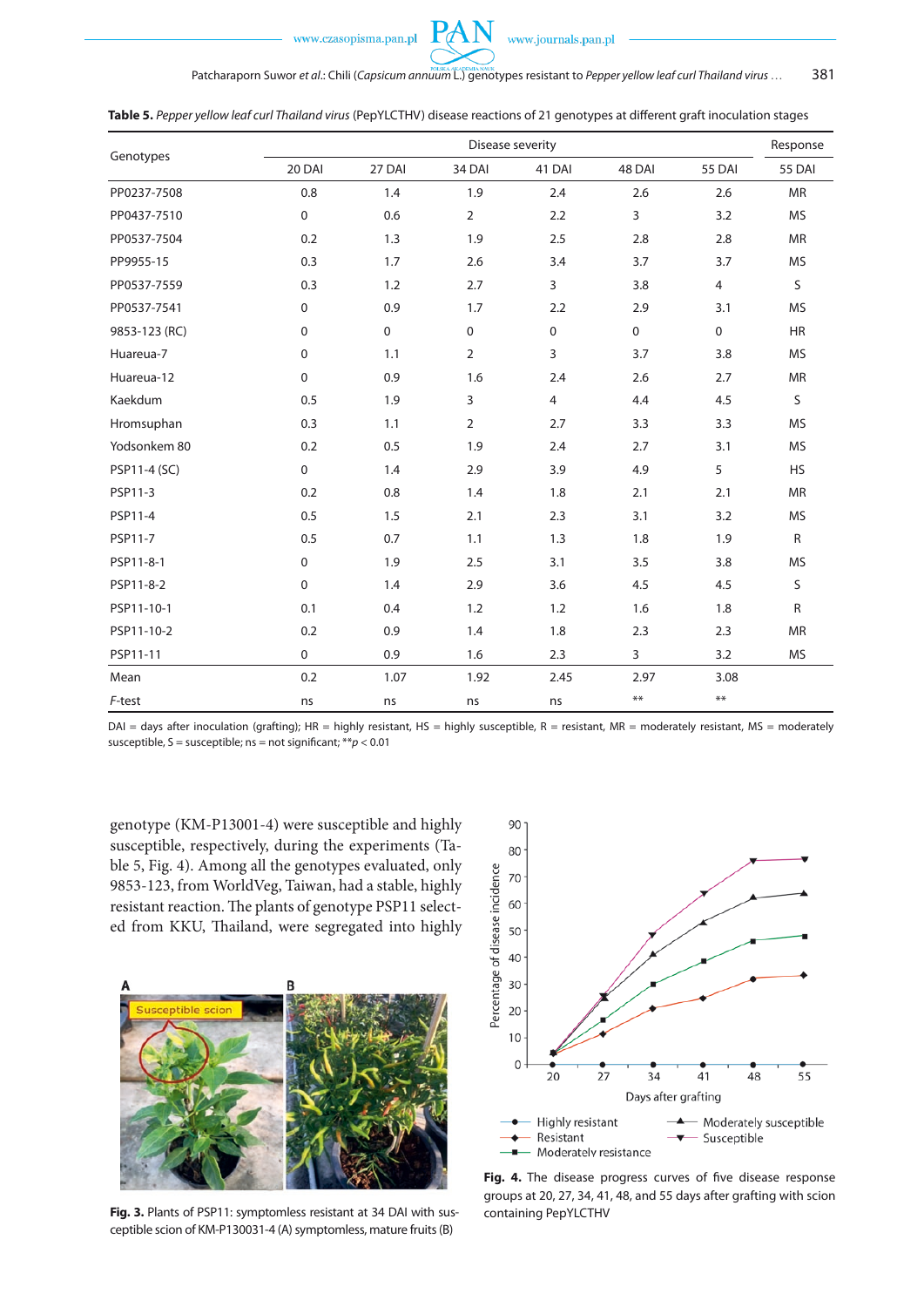

## 382 Journal of Plant Protection Research 61 (4), 2021

resistant to highly susceptible plants. In recent research (Barchenger *et al*. 2019), among 98 *Capsicum* germplasms inoculated by viruliferous whiteflies at two locations in Thailand, resistant check (9853-123) used in this study was the only highly resistant source to PepYLCKaV and PepYLCTHV strains (Barchenger *et al.* 2019). Therefore, the results also suggest that 9853-123 contains the resistance mechanism of non-preference whitefly inoculation (Barchenger *et al.* 2019) and induced the resistance mechanism. In addition, some lines of PSP11 genotypes were segregated to resistant and susceptible, because of there are not purified in the resistance to PepYLCTHV disease trait like the segregation (resistant and susceptible) of Loungi cultivars, which it was reported resistant to leaf curl virus (Kumar *et al.* 1999). Many reports suggest that some other accessions of Indian origin consistently showed resistant reactions. For instance, PBC145 is an erect fruited Indian accession known for its multiple resistant traits (Srivastava *et al.* 2017).

### **Begomovirus verification**

Based on the disease reaction to PepYLCTHV at 55 DAI, we observed that the genotypes of successfully grafted plants segregated. Hence 69 highly resistant (score 0) plants from 19 genotypes were tested for the presence of viral genome (Table 6). Among highly resistant plants (69), 32 plants were devoid of the viral genome, while the remaining 37 plants had a viral genome (Table 6). Selfed seeds of these 69 plants were collected for further advancement. The absence of a viral genome in highly resistant plants could be due to the resistance mechanism suppressing viral genome replication or movement of viruses in the phloem (Verlaan *et al.* 2013). The viral genome was present in all the susceptible check plants (KM-P13001-4) examined only after 7 DAI. Thus, KM-P13001-4 could be considered as an excellent susceptible check in Thailand for future study. Inheritance of resistance to begomovirus in chili has been found to be variable depending on the resistant source, virus isolate, and phenotyping method used. In BG3821, two recessive resistant genes

**Table 6.** Disease score, presence/absence of viral genome, disease incidence, and responses within genotype at 54 days after inoculation

|                  | Number of plant response to different disease scores* |                |                |                |              |                |                | Number of plant virus detection |                |                                                         |
|------------------|-------------------------------------------------------|----------------|----------------|----------------|--------------|----------------|----------------|---------------------------------|----------------|---------------------------------------------------------|
| Genotypes        | $0(+)$                                                | $O(-)$         | $1(+)$         | $2(+)$         | $3(+)$       | $4(+)$         | $5(+)$         |                                 |                | undectable detectable percentage<br>of grafted<br>$[%]$ |
| PP0237-7508      | $\mathbf{1}$                                          | $\mathbf{1}$   | $\mathbf 0$    | $\mathbf 0$    | $\mathbf{1}$ | $\overline{2}$ | $\overline{4}$ | $\mathbf{1}$                    | 8              | 30.00                                                   |
| PP0437-7510      | 2                                                     | 0              | 0              | $\mathbf 0$    | 3            | $\mathbf{1}$   | 5              | 0                               | 11             | 36.67                                                   |
| PP0537-7504      | 0                                                     | 6              | 2              | $\overline{2}$ | $\mathbf 0$  | 3              | 10             | 6                               | 17             | 76.67                                                   |
| PP9955-15        | 2                                                     | $\mathbf 0$    | 5              | $\overline{2}$ | 0            | 0              | 13             | 0                               | 22             | 73.33                                                   |
| PP0537-7559      | 0                                                     | 0              | 0              | $\pmb{0}$      | $\mathbf 0$  | $\overline{2}$ | 5              | $\pmb{0}$                       | $\overline{7}$ | 23.33                                                   |
| PP0537-7541      | 4                                                     | $\mathbf{1}$   | 3              | $\mathbf{1}$   | 0            | 2              | 10             | 1                               | 20             | 70.00                                                   |
| 9853-123 (RC)    | 2                                                     | $\overline{2}$ | 0              | 0              | $\mathbf 0$  | $\mathbf 0$    | $\mathbf 0$    | $\overline{2}$                  | $\overline{4}$ | 13.33                                                   |
| Huareua-7        | $\mathbf{1}$                                          | 3              | 3              | $\mathbf 0$    | $\mathbf 0$  | 0              | 11             | 3                               | 28             | 60.00                                                   |
| Huareua-12       | 1                                                     | $\overline{4}$ | 0              | 1              | $\mathbf{1}$ | 2              | 6              | $\overline{4}$                  | 14             | 50.00                                                   |
| Kaekdum          | 1                                                     | $\mathsf 0$    | $\mathbf{1}$   | 0              | $\mathbf 0$  | $\mathbf{1}$   | 14             | 0                               | 17             | 56.67                                                   |
| Hromsuphan       | 2                                                     | $\mathbf{1}$   | 2              | 1              | $\mathbf 0$  | $\mathbf{0}$   | 8              | $\mathbf{1}$                    | 23             | 46.67                                                   |
| Yodsonkem 80     | 3                                                     | $\overline{2}$ | 0              | $\mathbf 0$    | 1            | 4              | 7              | $\overline{2}$                  | 17             | 56.67                                                   |
| KM-P13001-4 (SC) | 0                                                     | $\mathbf 0$    | 0              | $\Omega$       | $\mathbf 0$  | $\Omega$       | 14             | 0                               | 14             | 46.67                                                   |
| PSP11-3          | 1                                                     | 6              | 3              | 4              | 1            | $\overline{2}$ | 5              | 6                               | 22             | 73.33                                                   |
| PSP11-4          | 4                                                     | $\mathbf 0$    | $\overline{2}$ | 1              | $\mathbf 0$  | 1              | 9              | 0                               | 17             | 56.67                                                   |
| <b>PSP11-7</b>   | 3                                                     | $\overline{2}$ | $\overline{2}$ | $\mathbf{1}$   | 2            | 0              | 4              | $\overline{2}$                  | 14             | 46.67                                                   |
| PSP11-8-1        | 0                                                     | 1              | 0              | $\mathbf{1}$   | 1            | 0              | 5              | 1                               | $\overline{7}$ | 26.67                                                   |
| PSP11-8-2        | $\mathbf{1}$                                          | $\mathbf 0$    | 0              | 0              | $\mathbf 0$  | 2              | 11             | $\mathbf 0$                     | 14             | 46.67                                                   |
| PSP11-10-1       | 4                                                     | $\mathbf{1}$   | 1              | 0              | $\mathbf 0$  | 2              | $\mathbf{1}$   | 1                               | 9              | 30.00                                                   |
| PSP11-10-2       | 3                                                     | $\mathbf 0$    | 1              | $\mathbf 0$    | 1            | 1              | 3              | 0                               | 8              | 30.00                                                   |
| PSP11-11         | 2                                                     | $\overline{2}$ | 1              | 2              | 1            | 2              | 7              | 2                               | 15             | 56.67                                                   |
| Total            | 37                                                    | 32             | 26             | 16             | 12           | 27             | 152            | 32                              | 271            |                                                         |

 $*$  0(+) and 0(-) = disease score 0 with presence and absence of viral genome, respectively